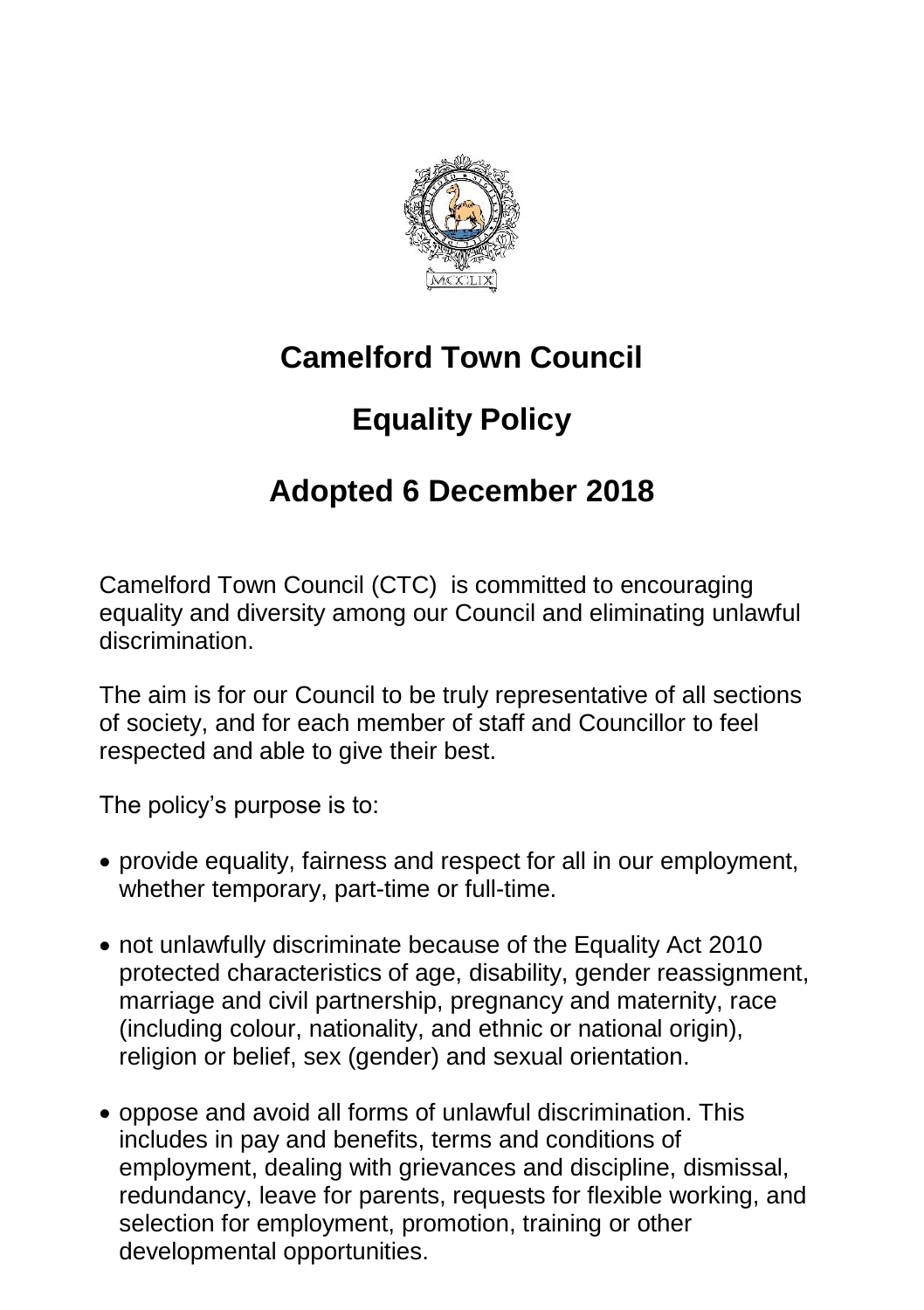CTC commits to:

- encourage equality and diversity in the workplace as they are good practice and make business sense; and
- create a working environment free of bullying. harassment, victimisation and unlawful discrimination, promoting dignity and respect for all, and where individual differences and the contributions of all staff are recognised and valued

This commitment includes training staff and Councillors about their rights and responsibilities under the equality policy. Responsibilities include staff conducting themselves to help CTC provide equal opportunities in employment, and prevent bullying, harassment, victimisation and unlawful discrimination.

All staff and Councillors should understand they, as well as CTC, can be held liable for acts of bullying, harassment, victimisation and unlawful discrimination, in the course of their employment, against fellow employees, Councillors and the public.

CTC take seriously complaints of bullying, harassment, victimisation and unlawful discrimination by fellow employees, Councillors, the general public and any others in the course of CTC's activities.

Such acts will be dealt with as misconduct under the CTC's Grievance Procedures and Disciplinary Procedures, and any appropriate action will be taken. Particularly serious complaints could amount to gross misconduct and lead to dismissal without notice

Further, sexual harassment may amount to both an employment rights matter and a criminal matter, such as in sexual assault allegations. In addition, harassment under the Protection from Harassment Act 1997 – which is not limited to circumstances where harassment relates to a protected characteristic – is a criminal offence.

CTC will make opportunities for training and development available to all staff and Councillors, who will be helped and encouraged to